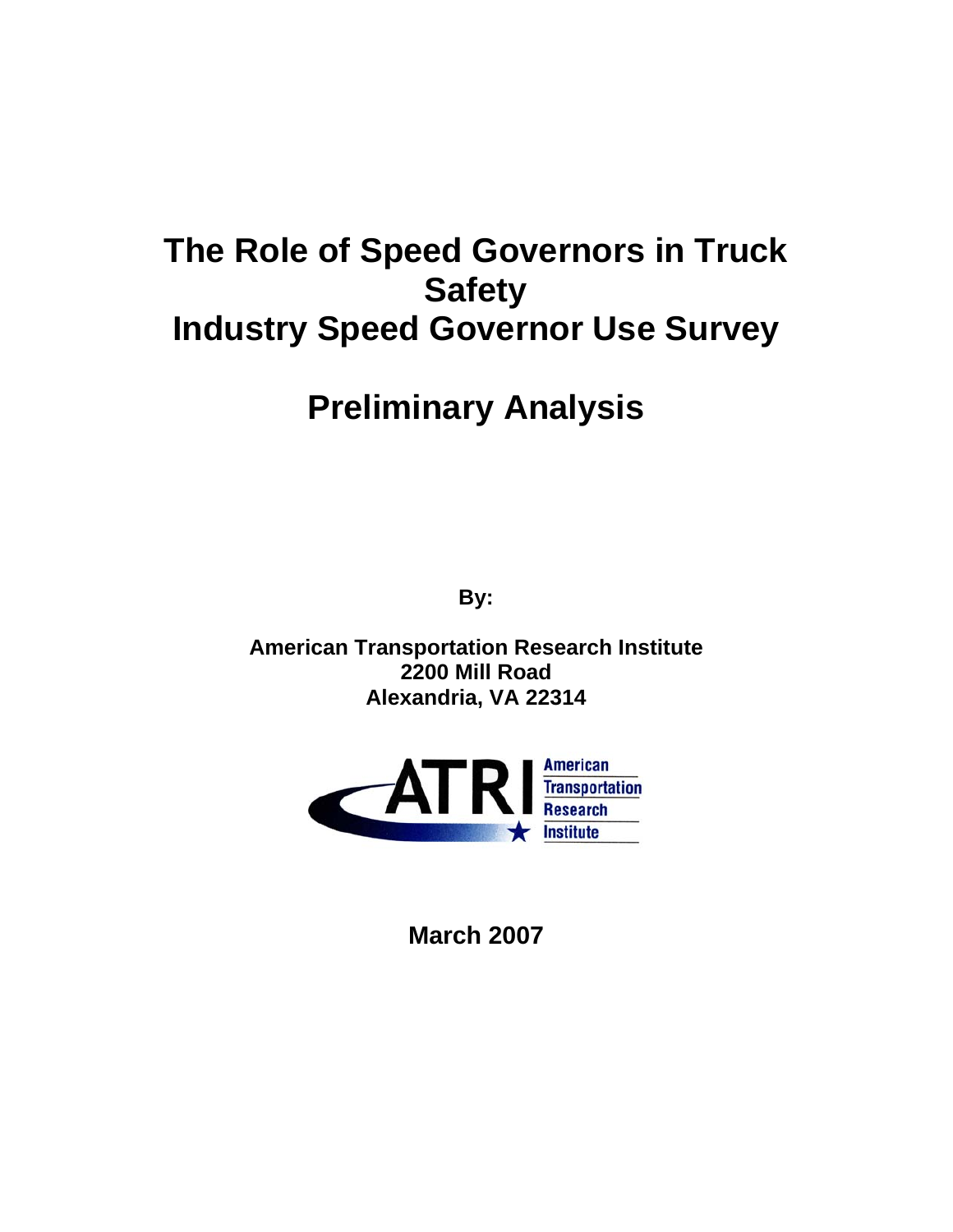

# **Background**

Over the past few years, automatic speed governors have become an increasingly common, yet sometimes controversial, addition to trucking industry assets. Today, nearly all engine manufacturers offer some form of speed governor and, likewise, the majority of motor carriers and drivers are familiar with speed governors, either through firsthand experience or communication with others in the industry.

As part of its larger initiative to examine the safety impact of speed differentials in the trucking industry, ATRI has begun a study focusing on the safety consequences of speed differentials caused by the use of truck speed governors. Other research components include analyzing the effect of posted speed differentials and naturalistic speed differentials that exist between cars during normal and inclement-weather conditions. The analysis will also look at "ideal speeds" for maximizing different operating objectives such as productivity, safety, and fuel-efficiency. Ultimately the data will be modeled to calculate crash exposure levels, requisite counter-measures and speed-operating objective matrices.

#### **Speed Governors: Respondent Demographics**

In February 2007, ATRI began soliciting carriers and drivers to provide input on the use of speed governors through an online survey. The respondents, ranging from single-truck owner-operators to carriers with a fleet size of over 27,000 trucks, are representative of trucking industry diversity in terms of fleet size and operating segment. Responses were received from traditional dry-van freight companies, auto carriers, expedited delivery firms, tank haulers, and several driver training institutions. At the time of this analysis, 148 discrete responses had been received.

Respondents were asked to indicate the number of vehicles operated (fleet size) for which the mean and median responses were 805 and 46 trucks, respectively. Nine percent of respondents operated a single vehicle, primarily owneroperators. Figure 1 shows the breakdown of all respondents by fleet size.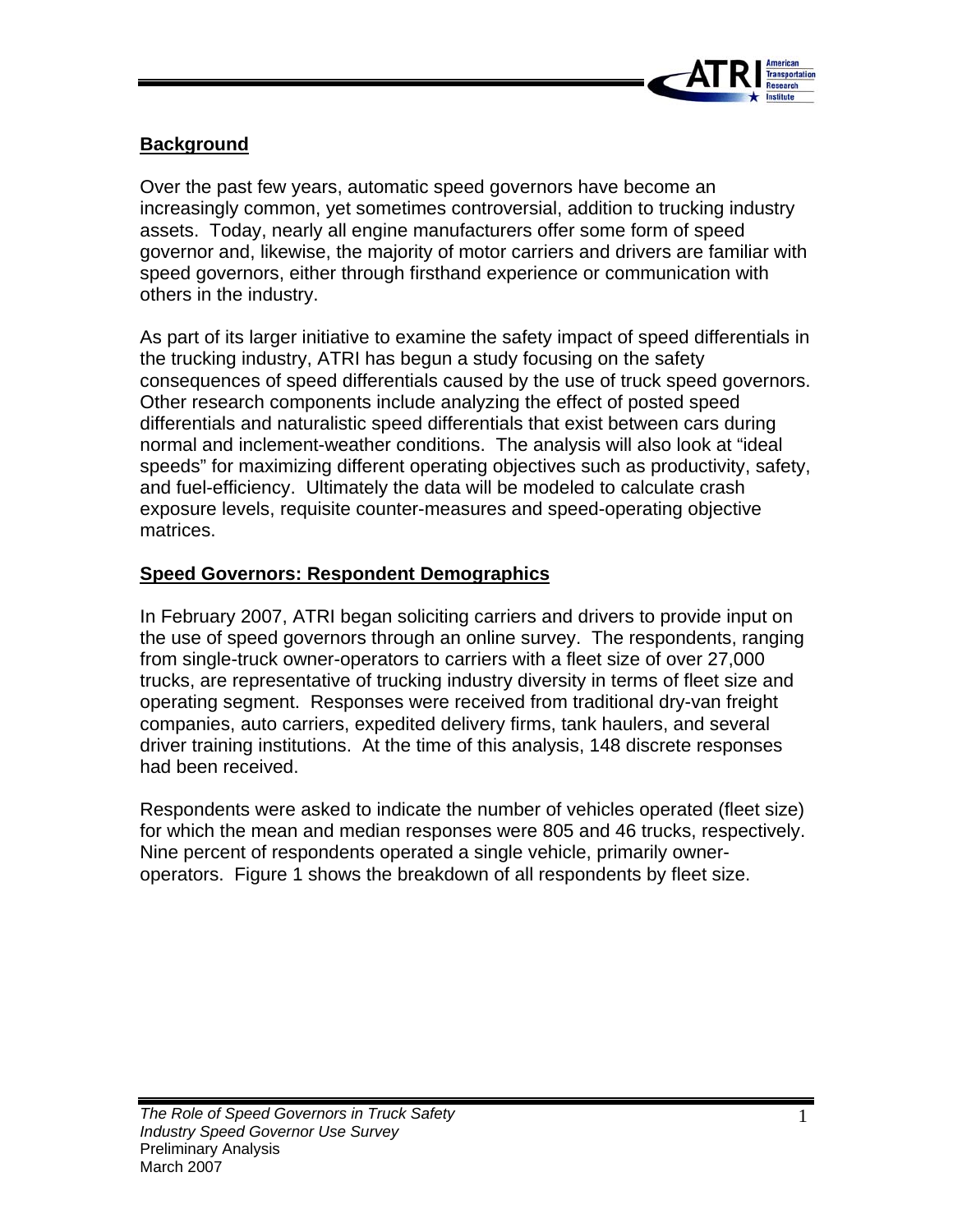

**Figure 1** 

Figure 2, details the industry segment within which respondents reported operating.



\*Respondents could choose more than one industry segment.

**Figure 2**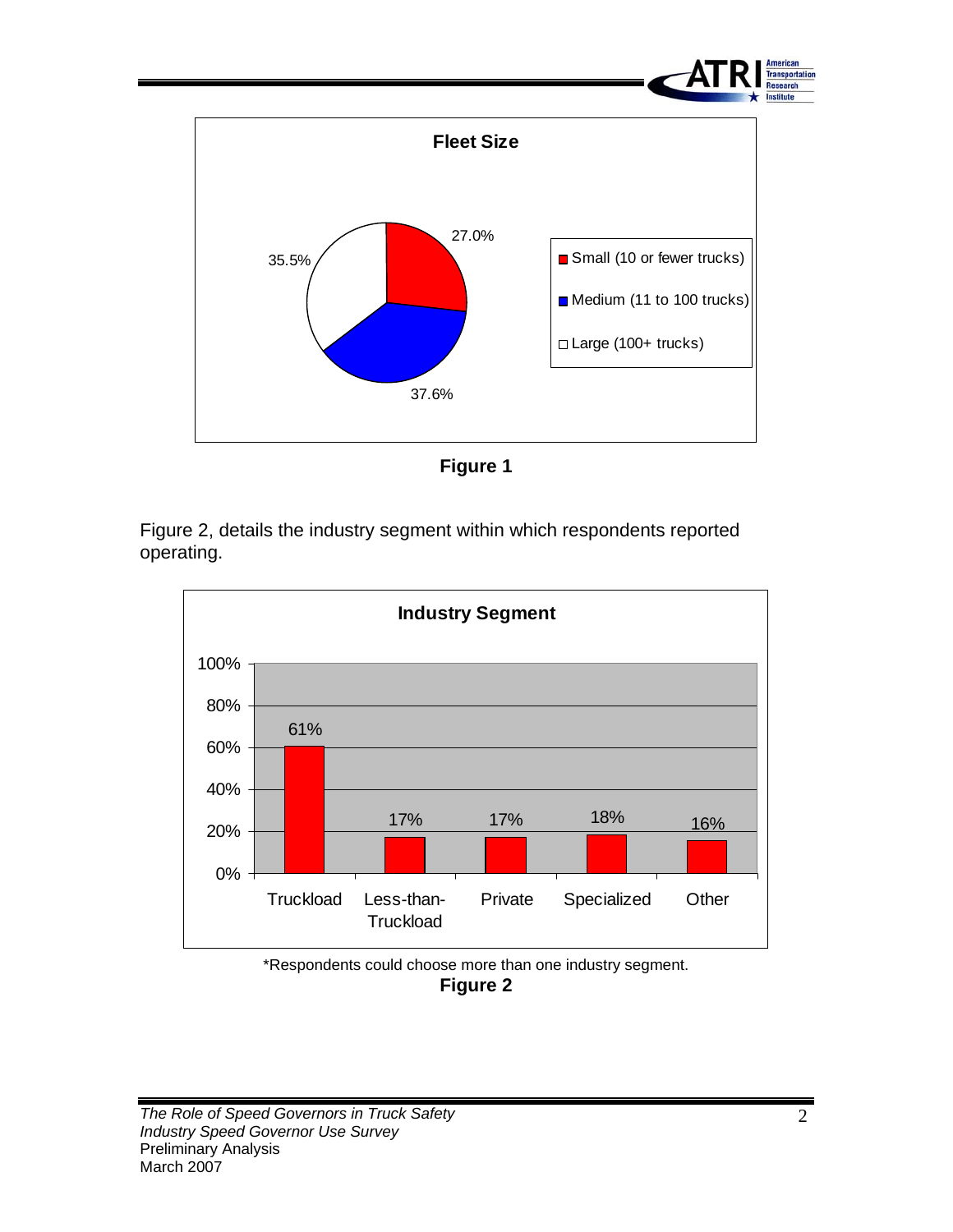

#### **Speed Governor Prevalence**

When asked about the use of speed governors, 69 percent of respondents reported using governors on at least some fleet vehicles. Of the respondents who use governors, 69 percent do so on all fleet vehicles and 81 percent utilize governors on at least 90 percent of fleet vehicles. No significant statistical relationships were seen between industry segment and the use or non-use of speed governors.

While there is too little respondent data at this point in the survey to make a strong statistical claim about the relationship between fleet size and governor use, important differences in fleet size were observed. The mean average fleet size of carriers not using governors was 114 trucks, compared to an average fleet size of 1,142 vehicles among carriers utilizing governors. Similarly, the median fleet size among carriers that did not use governors was 10, while the median size among carriers that did use governors was 79.





Respondents were queried on the average trip length for trucks on which governors are installed and the percent of those miles logged on the interstate (versus secondary and arterial roads). The mean average response was 741 miles, with 73.6 percent of those miles logged on the interstate.

The vast majority (96%) of carriers incorporating governors into fleet operations used the standard OEM-installed governor, although one respondent claimed to use a computer system that could dynamically govern truck engines from the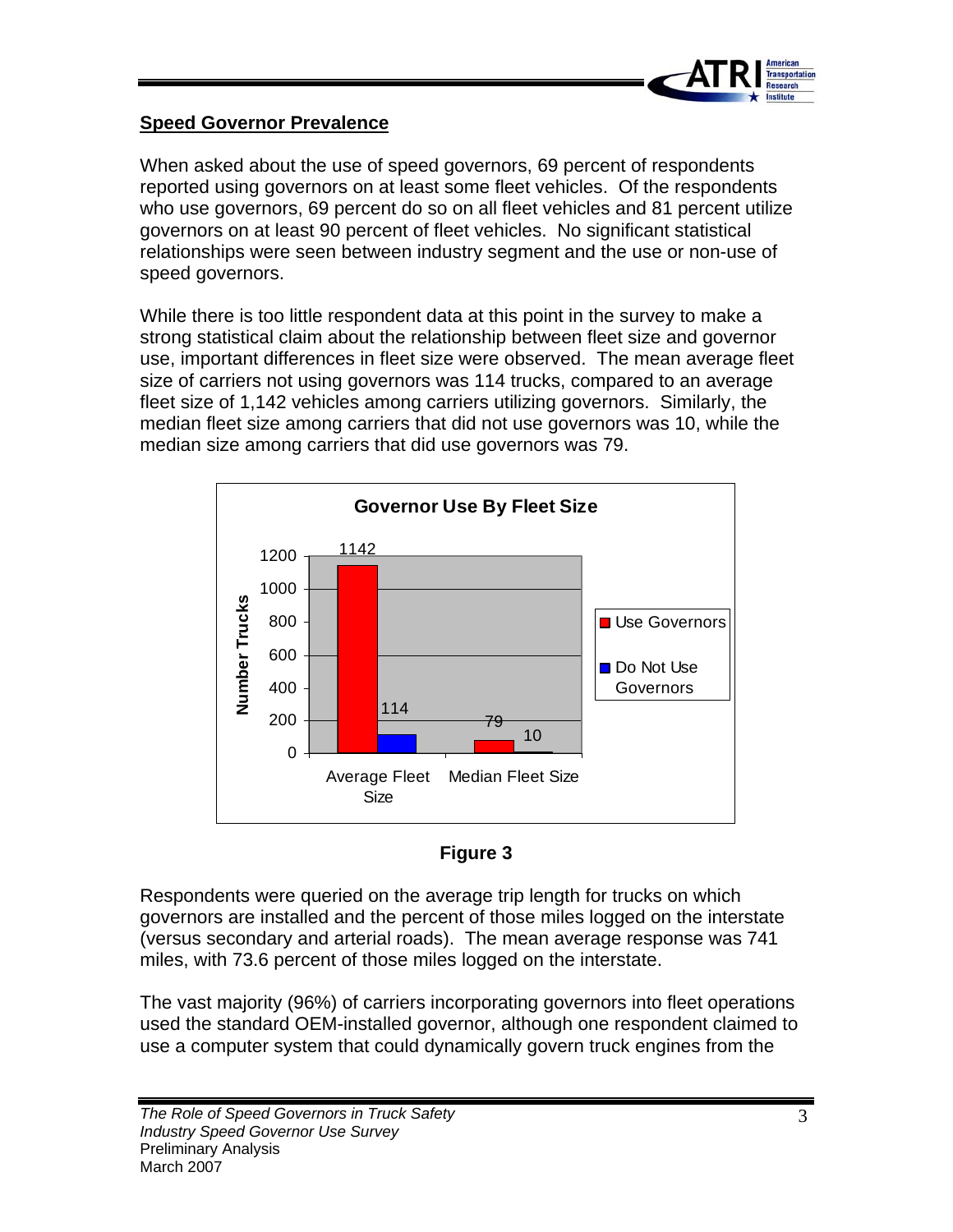

company's headquarters. Several respondents who did not use governors reported examining the potential for this type of system for managing vehicle speed.

Of carriers that utilize owner-operators, 24.5 percent require these drivers to utilize speed governors. Among this group of carriers, all but one require that owner-operators govern their trucks at the same speed as the company-owned fleet.

## **Reasons for Not Using Speed Governors**

Respondents who did not use speed governors were asked the reason for not using the technology. Safety concerns were most commonly cited, with 40.5 percent of respondents reporting the belief that safety was compromised through the use of governors as a result of the car-truck speed differential created and its impact on traffic flow. Other common responses included the assertion that owner-operators leased by the company refused to utilize governors (18.2%) and the strain placed on company/driver relationships (6.8%) as a result of governor use.

## **Governor Speed Settings**

Carriers that used speed governors were asked to identify the speed at which governors were set. The respondents reported a broad range of speeds, with variance based on such factors as the geographic range of operation (intrastate or interstate), operating segments of the truck (local or over-the-road), age of the truck (new purchase or older equipment) and employment relationship between the driver and carrier (company-employed or leased owner-operator). In cases where a range of speeds was provided by the carrier, the average speed in the range was used for between-carrier comparisons.

The speeds at which speed governors were set ranged from 60 mph to 85 mph, with a standard deviation of 4.13 mph. Mean and median speeds were both 69 mph, with 70 mph the most commonly cited response.

A statistically significant inverse correlation was seen between governor speed settings and fleet size, indicating that larger carriers are more likely to use a lower speed governor setting than smaller carriers. For instance, while 33.3 percent of small carriers and 34.2 percent of medium sized carriers set governor speeds higher than 70 mph, only 15 percent of larger carriers chose to do so. Likewise, 32.5 percent of large carriers chose a speed setting of 65 mph or lower while 27.6 percent of small carriers and 15.8 percent of medium sized carriers chose this setting. No significant relationships were found between the industry segment in which carriers operate and speed governor settings.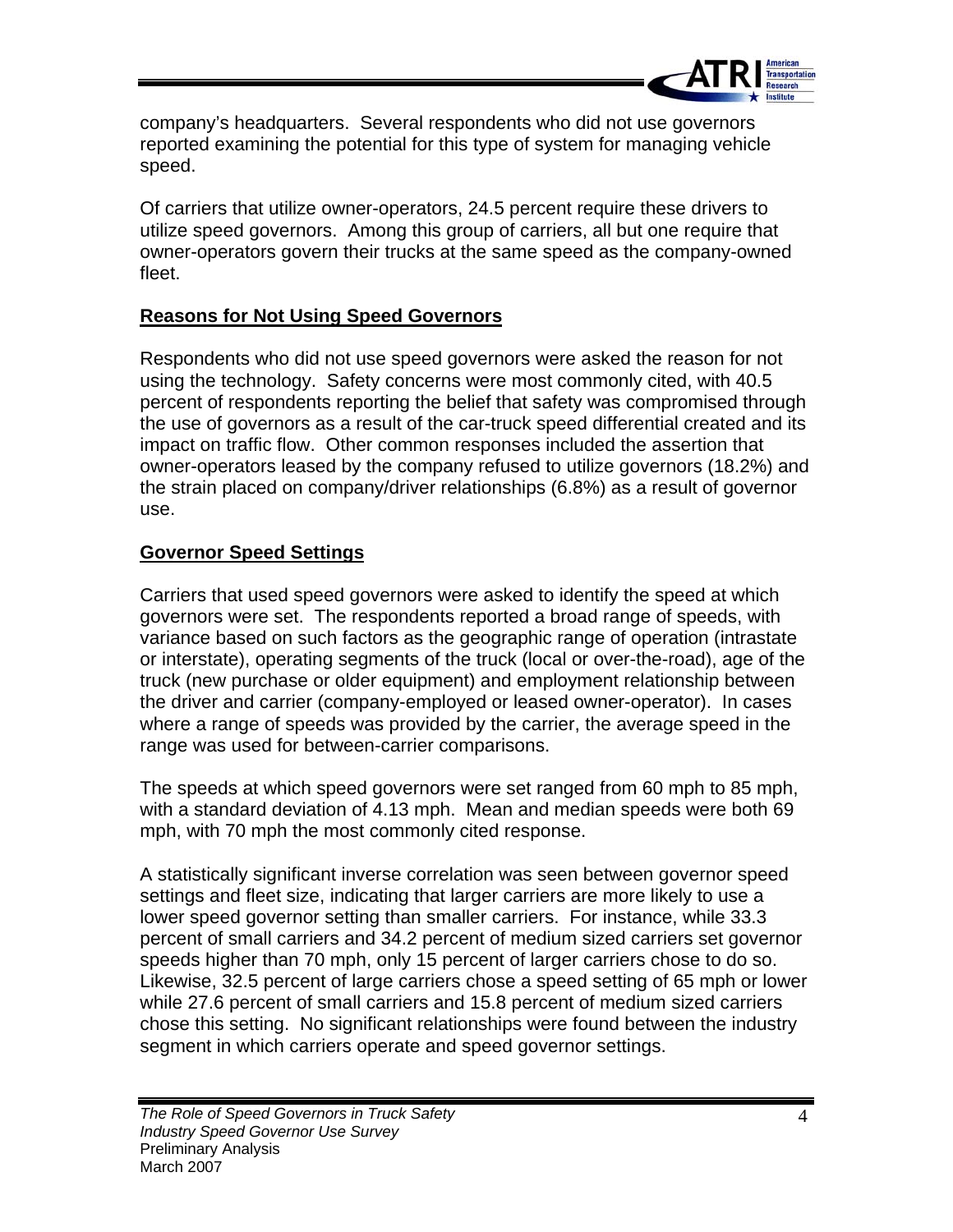

# **Cruise Control Settings**

Carriers were asked to detail the differences, if any, between maximum allowable governed cruise control speed settings and maximum allowable on-pedal speed governor settings. Responses indicated that 37.8 percent of carriers set the maximum allowable cruise control speed at a different setting than the maximum on-pedal governor allowed speed. Of carriers that use different speeds for cruise and on-pedal, 61 percent use a higher setting for on-pedal while 39 percent use a lower speed.

All carriers indicated the different speed settings being utilized to increase driver safety or to improve fuel performance. Carriers opting for higher on-pedal speeds typically indicated a desire to provide drivers with the ability to pass when necessary whereas carriers allowing higher cruise speeds do so to encourage the use of cruise control for greater fuel efficiency.

#### **Speed Setting Determination**

Carriers were asked the rationale for determining speed governor settings. The responses are summarized in Figure 4 below.



#### **Figure 4**

As Figure 4 demonstrates, the majority (69.4%) of carriers base speed governor settings on the highest posted highway speeds in the areas of operation. The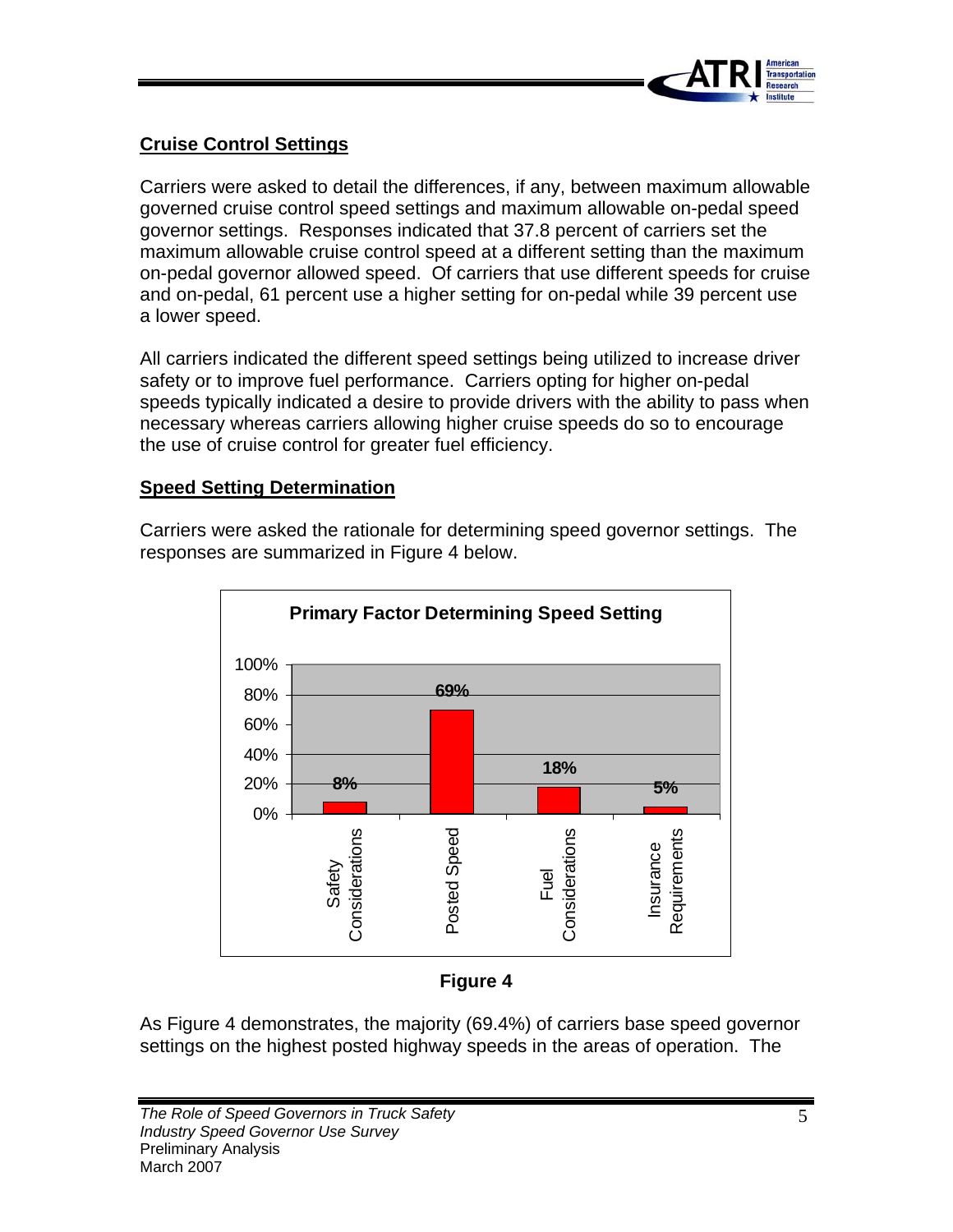

qualitative responses indicate that many carriers also believe the posted speed limit is the safe speed at which to operate. No significant relationships were observed between industry segment or fleet size and the basis for determining speed governor settings.

# **Speed Setting Variations**

Carriers were asked whether variation in the speed at which the speed governor is set is allowed, based either on past driver behavior or other factors; 15.4 percent of respondents indicated yes. Of carriers that allowed speed setting variations, 64.3 percent used the variation as an incentive to encourage drivers to adhere to company policies. For example, a driver who met certain mpg targets or logged a certain number of miles without an accident was allowed to have the speed governor setting increased. The remaining companies used the governor as a disincentive, lowering the speed for drivers who had violated company policies in some way.

For the 84.6 percent of carriers that did not allow between-driver variations in speed governor settings, the reasons for this position were more complex. Figure 5 details the reasons provided.



**Figure 5**